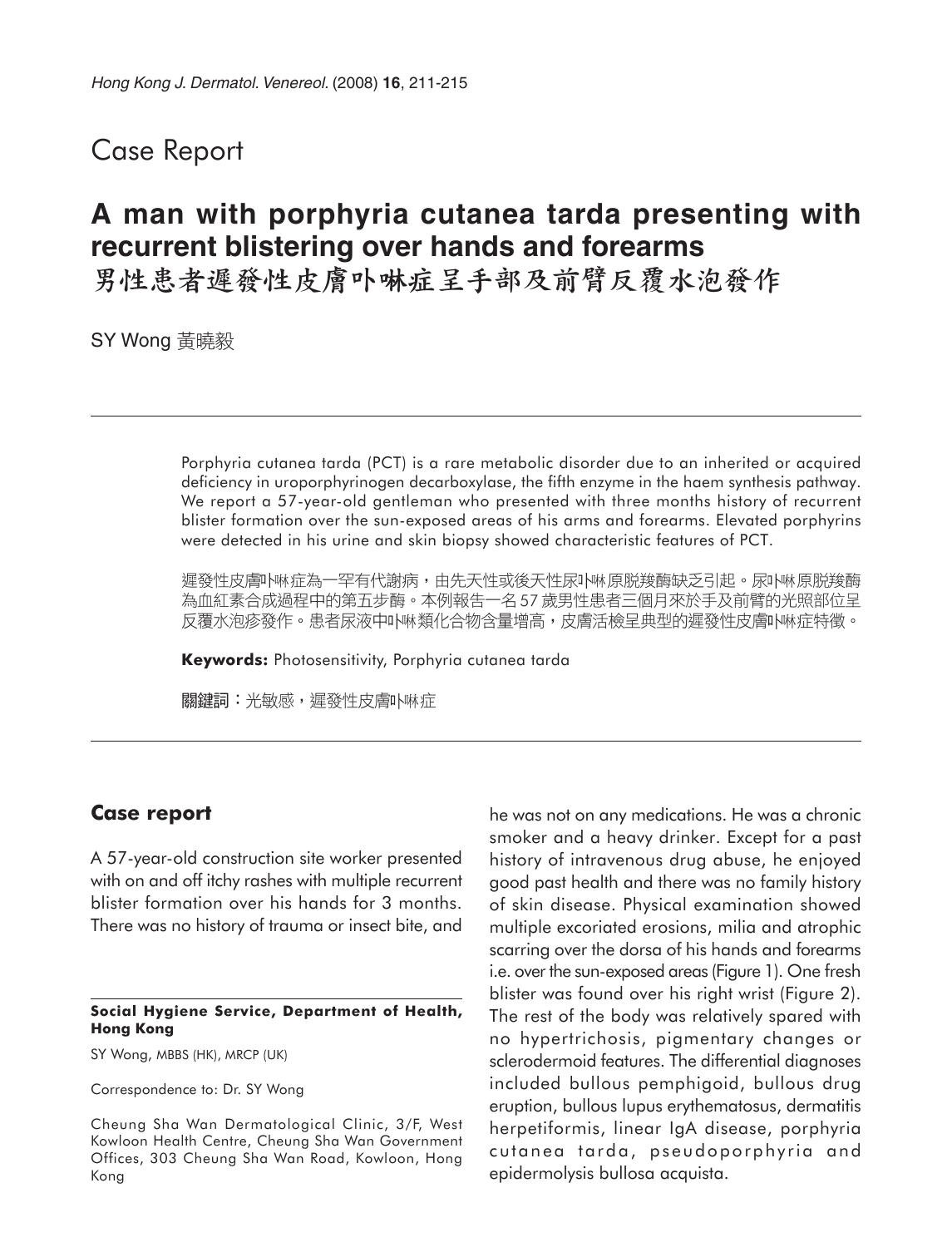

**Figure 1.** Multiple excoriated erosions, milia, atrophic scarring over dorsa of the hands and forearms.

The blister over the right wrist was removed by excisional skin biopsy. Histology showed a subepidermal blister with very mild perivascular lymphocytic and rare eosinophilic infiltrate (Figure 3). The dermal capillaries possessed thickened basement membrane that was PAS positive. Direct immunofluorescence study showed linear IgG (2+) staining along the capillary wall and basement membrane of the epidermis and skin appendages. Linear C3 (2+) staining was also noted focally in the basement membrane of the skin appendages. Staining for IgA, IgM and fibrin were negative. The findings were compatible with porphyria cutanea tarda with a differential diagnosis of epidermolysis bullosa acquista. Although the presence of IgG staining was unusual for porphyria cutanea tarda, the overall clinical picture was supportive of the diagnosis.

Elevated porphyrins were detected in the patient's urine though Wood's lamp illumination of the urine failed to show the typical pink-red



**Figure 2.** A tense clear fluid-filled blister over the right wrist.



**Figure 3.** A pauci-inflammatory subepidermal blister with PAS positive, diastase resistant hyaline material around dermal capillaries. Note the row of basement membrane like material incorporated into the epidermis in the roof of the blister, the so-called "caterpillar bodies" (PASD stain).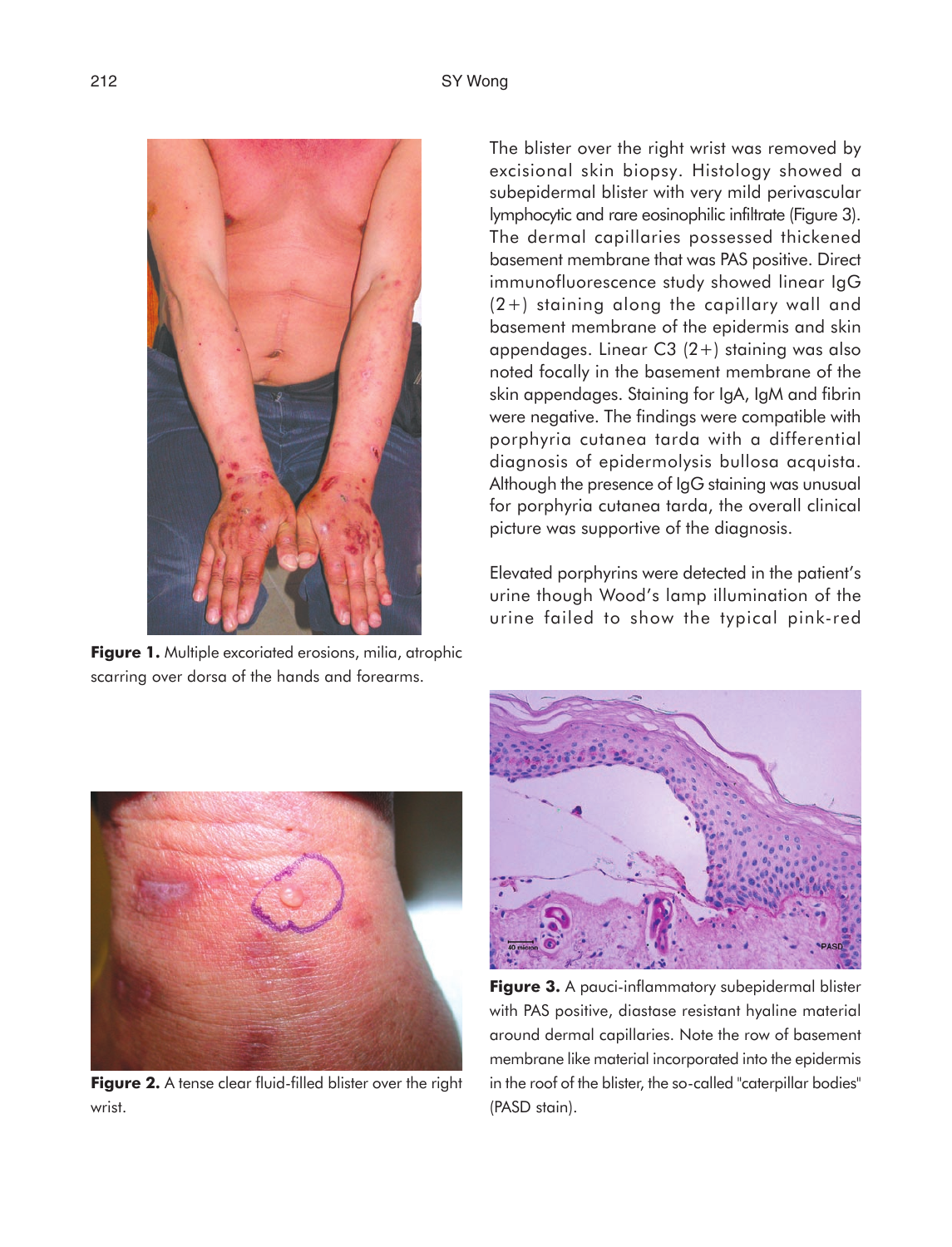fluorescence. Blood tests revealed polycythaemia with haemoglobin level of 18.2 g/dL, haematocrit of 0.539 L/L. The liver function tests were also deranged with elevated ALT 128 U/L, and positive anti-HCV antibody was found. HBsAg, HIV antibody and anti-nuclear antibodies were negative, while iron status and fasting glucose were normal.

We advised the patient to abstain from alcohol intake and avoid sun exposure and referred him to the regional hospital for investigations of his deranged liver function, hepatitis C infection and consideration of venesection.

## **Discussion**

The porphyrias are a group of clinically and genetically heterogeneous metabolic disorders. They result from either an inherited or an acquired dysfunction of enzymes crucial for haem biosynthesis. The different porphyrias are characterised by particular patterns of accumulation and excretion of porphyrins and their precursors in the plasma, urine and stool.

The porphyrias can be classified clinically into acute and non-acute types (Table 1). The former is susceptible to acute neurovisceral attacks, and the latter to photosensitive cutaneous manifestations. The exceptions are variegate porphyria (VP) and hereditary coproporphyria, which are referred to as neurocutaneous porphyrias, as they demonstrate both neurovisceral and cutaneous manifestations.

Porphyria cutanea tarda (PCT) is the most common type of porphyria worldwide. The prevalence is estimated at about 1 in 70000.<sup>1</sup> It usually develops in middle age and the name "tarda" means late. The incidence is similar in males and females. Fung reviewed 10 cases in a period of 15 years from 1982 to 1997 in three local dermatological clinics and found a low incidence of the condition locally.2

PCT is due to an inherited or acquired deficiency in uroporphyrinogen decarboxylase, the fifth enzyme in the haem synthesis pathway. It is encoded by a single gene on the short arm of chromosome 1. PCT is classified into two broad categories, namely the acquired/sporadic type (Type I) and the hereditary type (Type II). The target enzyme is deficient only in the liver in the sporadic type of PCT, while it is decreased by approximately 50% in all tissues in the hereditary type. About 20% of PCT patients have the hereditary type of PCT, which is inherited in an autosomal dominant fashion with relatively low penetrance, thus the majority of these individuals do not manifest the disease.<sup>3</sup>

Deficiency in uroporphyringen decarboxylase leads to accumulation of porphyrins in the circulation and excess deposition in the skin. Porphyrin molecules are ring structures that are easily transformed to excited states after absorbing visible light. Excessive concentrations of porphyrins exposed to daylight generate free radicals with consequent lipid peroxidation, protein crosslinking and eventually leading to cell membrane damage and death.<sup>1</sup>

**Table 1.** Classification of porphyrias

| <b>Acute porphyria</b>       | Non-acute porphyria                 |
|------------------------------|-------------------------------------|
| ALA-D deficient porphyria    | Porphyria cutanea tarda             |
| Acute intermittent porphyria | Erythropoietic protoporphyria       |
| Variegate porphyria          | Congenital erythropoietic porphyria |
| Hereditary coproporphyria    |                                     |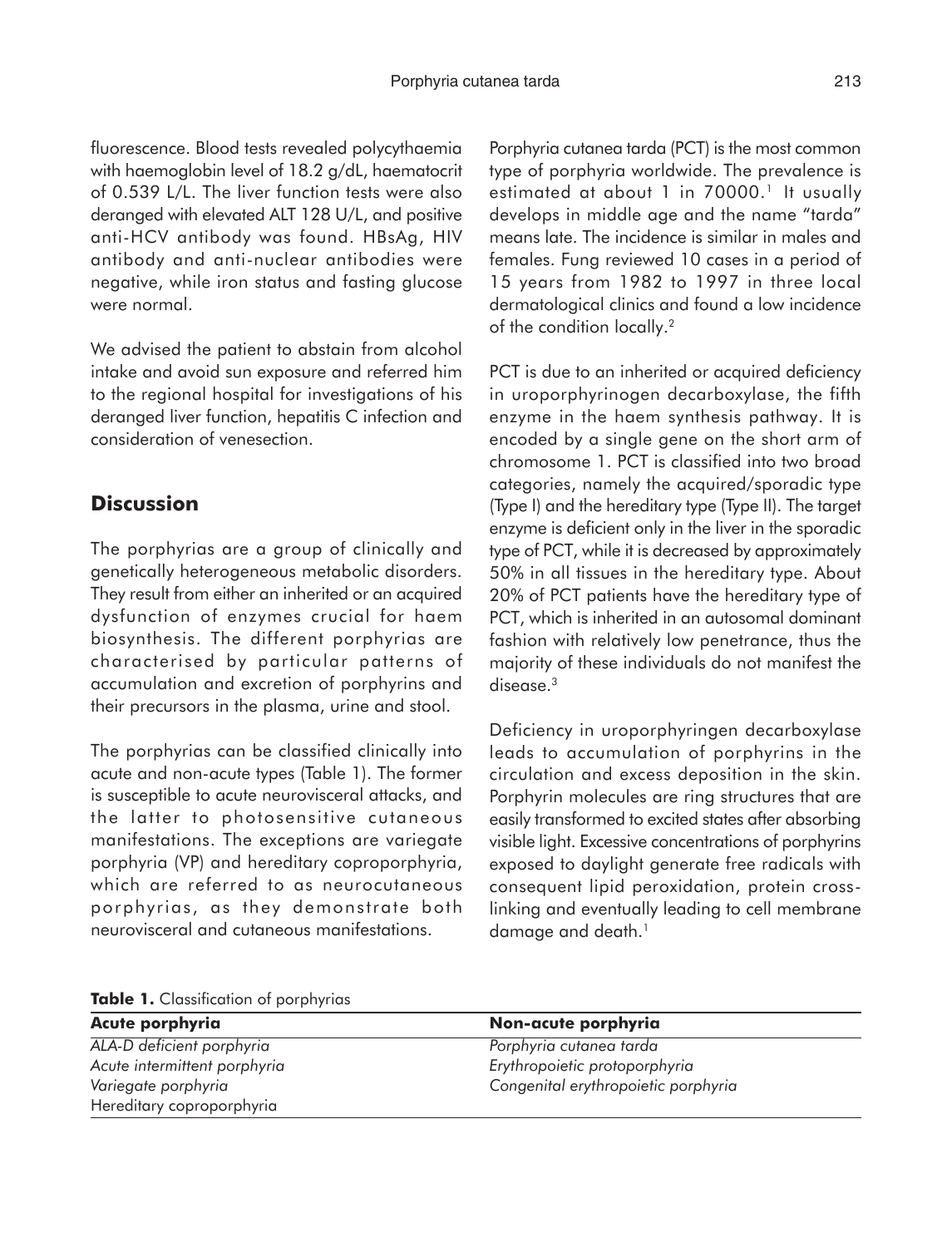Many chemicals and conditions are known to contribute to the development of PCT such as alcohol, oestrogens, iron overload, viral infections (e.g. hepatitis C, HIV), polychlorinated hydrocarbons and haemodialysis in renal failure patients.

Furthermore, PCT has been reported to be associated with various other systemic diseases such as systemic lupus erythematosus, discoid lupus erythematosus, subacute lupus erythematosus, haematological malignancies and hepatocellular carcinomas. Local data from Fung suggested an association between PCT with hepatitis B infection as well.<sup>2</sup>

Cutaneous manifestations of PCT include skin fragility and blistering over sun-exposed areas, especially those subjected to trauma such as the dorsa of the hands and feet, forearms and the face. The blisters are fluid-filled which rupture easily and heal with crusting, scarring and milia formation. Mottled areas of hyperpigmentation and hypopigmentation may also occur. Nonvirilizing hypertrichosis is a diagnostic sign, more evident in females and more severe in children, with increase in hair growth mainly along the temples, forehead, cheeks and between the eyebrows. Lastly, sclerodermoid plaques may develop on both sun-exposed and sun-protected skin. These are usually scattered, waxy yellow to white indurated plaques that resemble morphoea and scleroderma. Neurological symptoms that are common in acute porphyrias are not features of PCT.

The diagnosis of PCT depends on a compatible history, characteristic clinical signs and biochemical profile. The examination of urine with a Wood's lamp will rarely exhibit the pink-red fluorescence. While measurement of total urinary porphyrins is a useful and sensitive screening test, some laboratories use total plasma porhyrin levels as the screening test, which is relatively more specific. Determining the patterns of individual porphyrins by HPLC (high performance liquid chromatography) separation will provide more specific information but is much more costly.

There are three main features of porphyrins excretion in PCT: (1) increased urinary excretion of uroporphyrin and other acetate substituted porphyrins; (2) a distinctive pattern of urinary excretion of isomer series I and III porphyrins with a particular ratio of uroporphyrin to coproporphyrin which differentiates between PCT and VP; and (3) increased excretion of faecal isocoproporphyrin.3 ,4

It should be noted that porphyrin abnormalities can occur in cases of lead poisoning, haemolytic and iron deficiency anaemia, renal failure, cholestasis and liver diseases, but photosensitivity has only rarely been documented in these cases.

Characteristic histopathological features of PCT are cell-poor subepidermal blisters with festooning of the dermal papillae. Direct immunofluorescence studies reveal deposition of C3 and IgG in a granular pattern at the dermal-epidermal junction and around vessel walls.5

Investigations for associated systemic diseases should also be done, these include complete blood picture, liver and renal function tests, iron/ferritin level, alpha-fetoprotein, fasting glucose, serum ANA, hepatitis B, hepatitis C serology and HIV serology.

Identification and elimination of precipitating factors alone will lead to gradual improvement of symptoms. Repeated phlebotomies and lowdose oral antimalarials remain the first-line treatment for faster symptomatic control in PCT. Phlebotomy depletes the excessive iron stores characteristic of PCT and is effective in both iron overload and non-iron overload patients, resulting in clinical and biochemical remission.